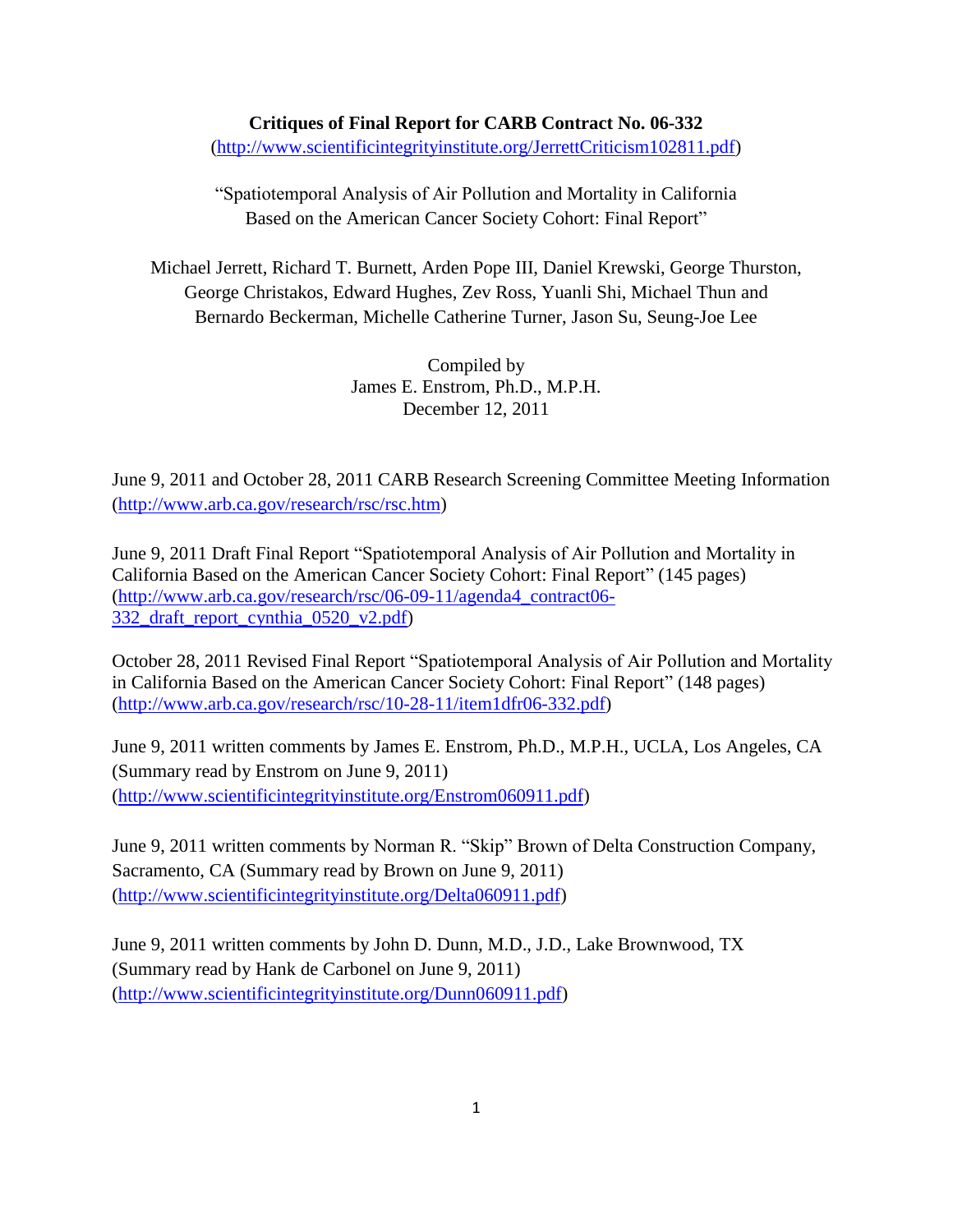June 27, 2011 written comments by Frederick W. Lipfert, Ph.D., Northport, NY [\(http://www.scientificintegrityinstitute.org/Lipfert062711.pdf\)](http://www.scientificintegrityinstitute.org/lipfert062711.pdf)

August 17, 2011 Bakersfield Californian article by Lois Henry "New study doesn't hit the mark for air pollution deaths" [\(http://www.bakersfield.com/news/columnist/henry/x560461816/New-study-doesnt-hit-the](http://www.bakersfield.com/news/columnist/henry/x560461816/New-study-doesnt-hit-the-mark-for-air-pollution-deaths)[mark-for-air-pollution-deaths\)](http://www.bakersfield.com/news/columnist/henry/x560461816/New-study-doesnt-hit-the-mark-for-air-pollution-deaths) or [\(http://www.scientificintegrityinstitute.org/Henry081711.pdf\)](http://www.scientificintegrityinstitute.org/Henry081711.pdf)

September 13, 2011 written comments of William Matt Briggs, Ph.D., New York, NY [\(http://wmbriggs.com/blog/?p=4353\)](http://wmbriggs.com/blog/?p=4353) or [\(http://www.scientificintegrityinstitute.org/Briggs091311.pdf\)](http://www.scientificintegrityinstitute.org/Briggs091311.pdf)

October 20, 2011 Second Delta (Brown) Critique (Summary read by Allen Faris on October 28, 2011) [\(http://www.scientificintegrityinstitute.org/Delta102011.pdf\)](http://www.scientificintegrityinstitute.org/Delta102011.pdf)

October 24, 2011 Briggs Critique (Summary not read on October 28, 2011) [\(http://www.scientificintegrityinstitute.org/Briggs102411.pdf\)](http://www.scientificintegrityinstitute.org/Briggs102411.pdf)

October 26, 2011 Second Enstrom Critique (Statement read by Betty Plowman on October 28, 2011) [\(http://www.scientificintegrityinstitute.org/Enstrom102611.pdf\)](http://www.scientificintegrityinstitute.org/Enstrom102611.pdf)

October 26, 2011 Second Malkan Critique (Statement read by Richard Fields on October 28, 2011) [\(http://www.scientificintegrityinstitute.org/Malkan102611.pdf\)](http://www.scientificintegrityinstitute.org/Malkan102611.pdf)

October 26, 2011 Second Dunn Critique (Summary read by Hank de Carbonel on October 28, 2011 [\(http://www.scientificintegrityinstitute.org/Dunn102611.pdf\)](http://www.scientificintegrityinstitute.org/Dunn102611.pdf)

October 26, 2011 Lipfert Critique (Summary read by Eric Eisenhammer on October 28, 2011) [\(http://www.scientificintegrityinstitute.org/Lipfert102611.pdf\)](http://www.scientificintegrityinstitute.org/Lipfert102611.pdf)

October 26, 2011 Fulks Critique (Summary read by Daniel Robertson on October 28, 2011) [\(http://www.scientificintegrityinstitute.org/Fulks102611.pdf\)](http://www.scientificintegrityinstitute.org/Fulks102611.pdf)